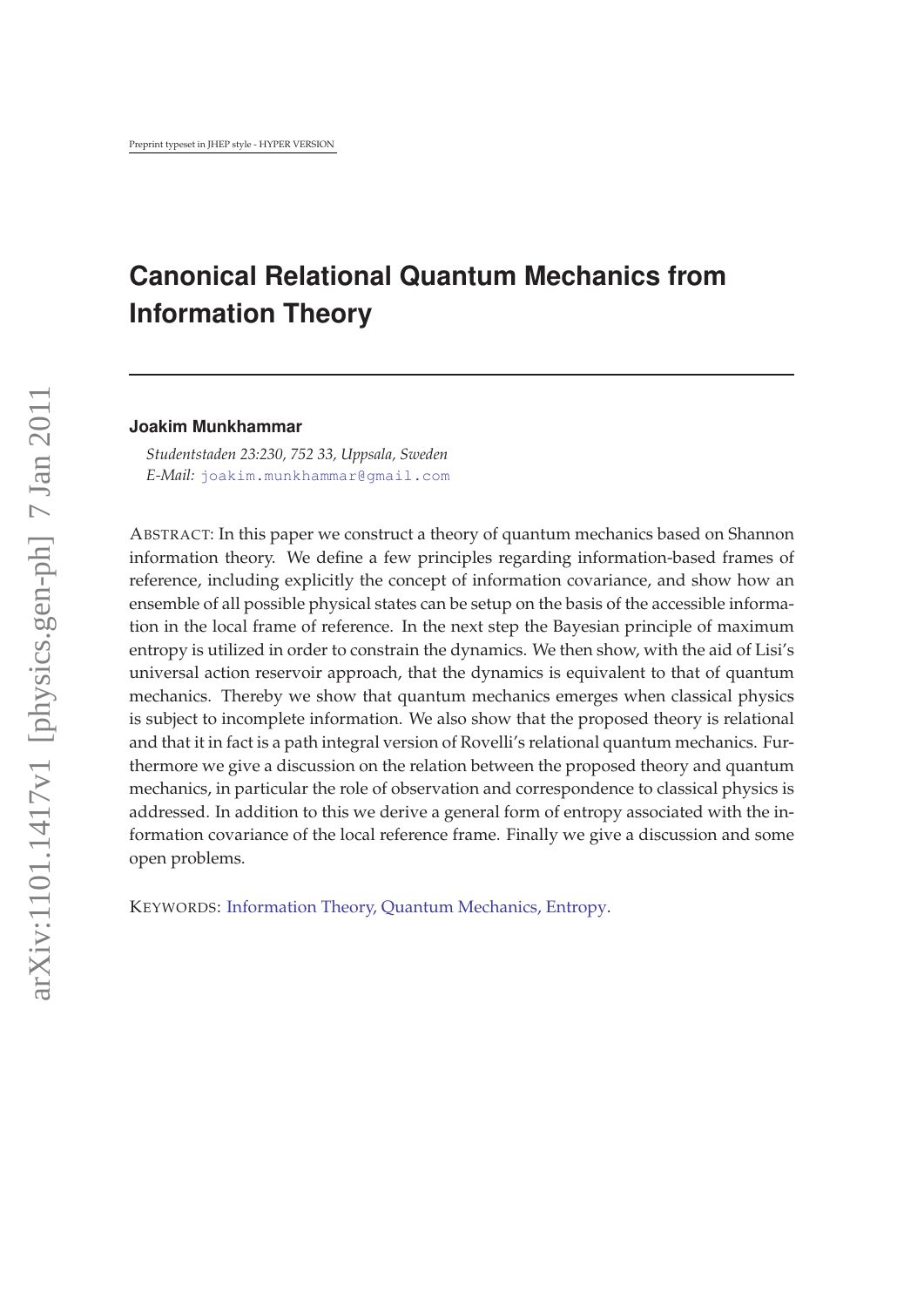## **Contents**

| 1. | Introduction                        |                 |                                                                 | $\overline{2}$ |
|----|-------------------------------------|-----------------|-----------------------------------------------------------------|----------------|
|    |                                     | 1.0.1           | Relational Quantum Mechanics                                    | $\overline{2}$ |
|    |                                     | 1.0.2           | Universal action reservoir                                      | $\overline{2}$ |
|    |                                     | 1.0.3           | Relational quantum mechanics and the universal action reservoir | 3              |
| 2. | Physics with information covariance |                 |                                                                 | 3              |
|    | 2.1                                 |                 | Principles for information-based frames of reference            | 3              |
|    | 2.2                                 |                 | Formal setup                                                    | $\overline{4}$ |
| 3. | Connections to quantum mechanics    |                 |                                                                 | 7              |
|    | 3.1                                 |                 | Path integral formulation                                       | 7              |
|    | 3.2                                 |                 | Quantum properties                                              | 9              |
|    | 3.3                                 |                 | Connections to relational quantum mechanics                     | 11             |
|    | 3.4                                 |                 | Correspondence principle                                        | 11             |
|    | 3.5                                 |                 | Observations and wave function collapse                         | 11             |
| 4. | Notes on relativistic invariance    |                 | 12                                                              |                |
| 5. | Entropy                             |                 |                                                                 | 12             |
| 6. | <b>Discussion</b>                   |                 |                                                                 | 14             |
|    | 6.1                                 |                 | Open problems                                                   | 14             |
|    | 6.2                                 |                 | Final comments                                                  | 14             |
| 7. |                                     | Acknowledgments |                                                                 |                |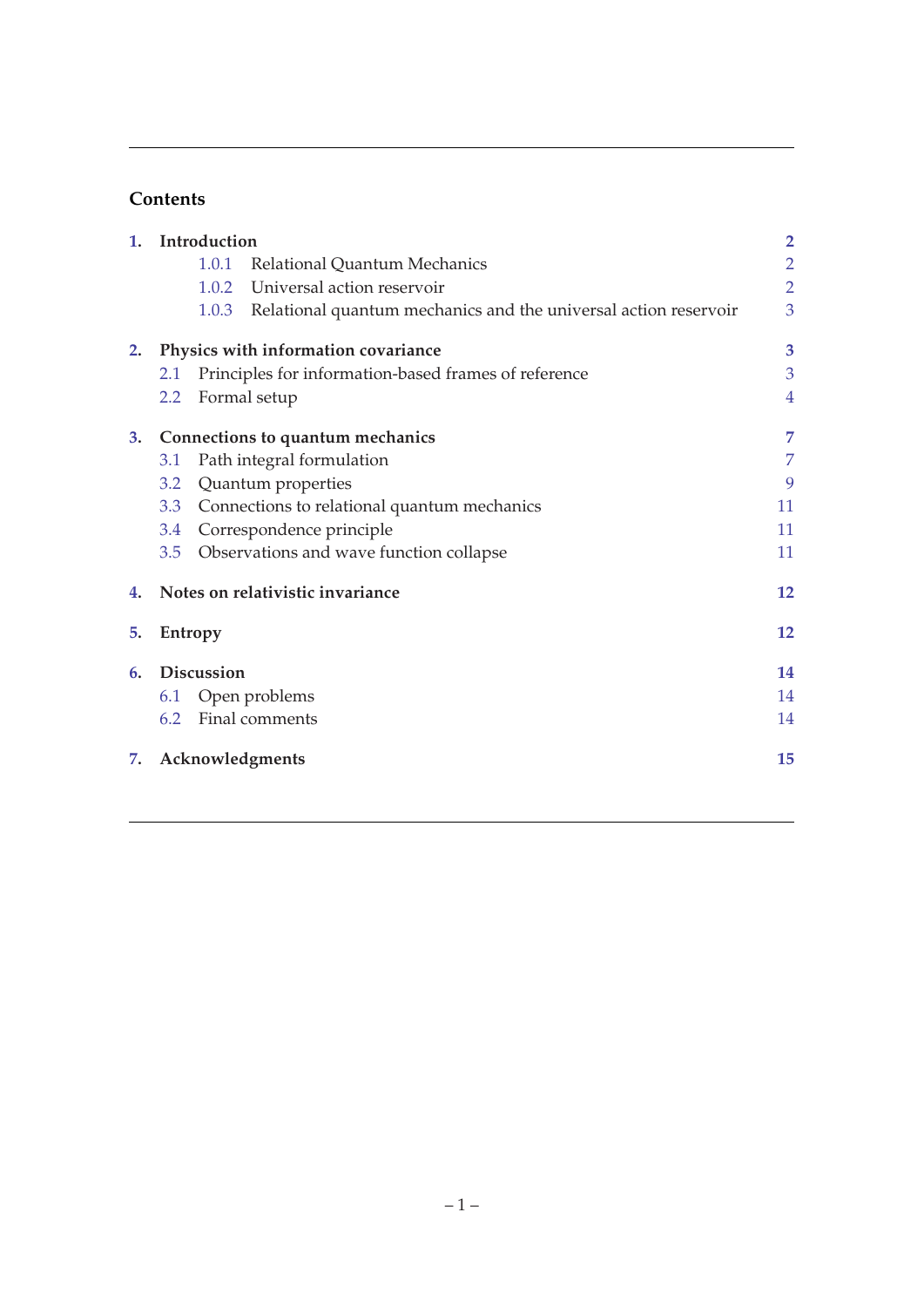- Claude Shannon

#### <span id="page-2-0"></span>**1. Introduction**

Quantum mechanics constitutes a conceptual challenge as it defies many pivotal classical concepts of physics. Despite this the theoretical and experimental success of quantum mechanics is unparallel [[15](#page-15-0)]. The intuitive construction of classical mechanics and the perhaps counter-intuitive quantum mechanical formulation of reality has thus amounted to a problem of interpretation of quantum mechanics. The list of interpretations of quantum mechanics is long, but perhaps the most common interpretations are: Copenhagen [\[2\]](#page-15-0), consistent histories [[7](#page-15-0)], many worlds [[5](#page-15-0)] and relational [\[15](#page-15-0)]. Many of these approaches share most central features of quantum mechanics, the difference is mainly the philosophical context in which they are situated. The canonical problem in these approaches is perhaps the counter-classic, and in many peoples views, counter-intuitive principle that physics is fundamentally based on probability. The perhaps strongest opponent of a probability-based theory of physics was Einstein who constructed several unsuccessful thought experiments and theories in order to disprove the commonly accepted view of quantum mechanics [[4](#page-15-0)]. As a matter of fact all approaches to create a non-probabilistic version of quantum mechanics have failed [\[3\]](#page-15-0). It has also been proven, via for example Bell's theorems, that the construction of such a deterministic or "local hidden variable theory" is impossible [[3](#page-15-0)]. Thus one has no choice but to conclude that physics, inevitably, has quantum properties.

#### **1.0.1 Relational Quantum Mechanics**

It was Einstein's revised concepts of simultaneity and frame of reference that inspired Rovelli to formulate a theory of mechanics as a relational theory; *relational quantum mechanics*. In this seminal approach frames of reference were utilized and only relations between systems had meaning. This setup gave interesting solutions to several quantumrelated conceptual problems such as the EPR-paradox [\[15](#page-15-0)]. It may be concluded that Rovelli recast physics in the local frame of reference in such a way that the interactions between systems amounted to the observed quantum phenomena. A particular facet of Rovelli's approach was that any physical system could be observed in different states by different observers "simultaneously". This property can be interpreted as an extension of the concept of simultaneity in special relativity [\[15](#page-15-0)]. The theory of relational quantum mechanics was based on the hypothesis that quantum mechanics ultimately arose when there was a lack of information of investigated systems.

#### **1.0.2 Universal action reservoir**

In a recent paper Lisi gave an interesting approach to quantum mechanics based on information theory and entropy [[12](#page-15-0)]. He showed that given a *universal action reservoir* and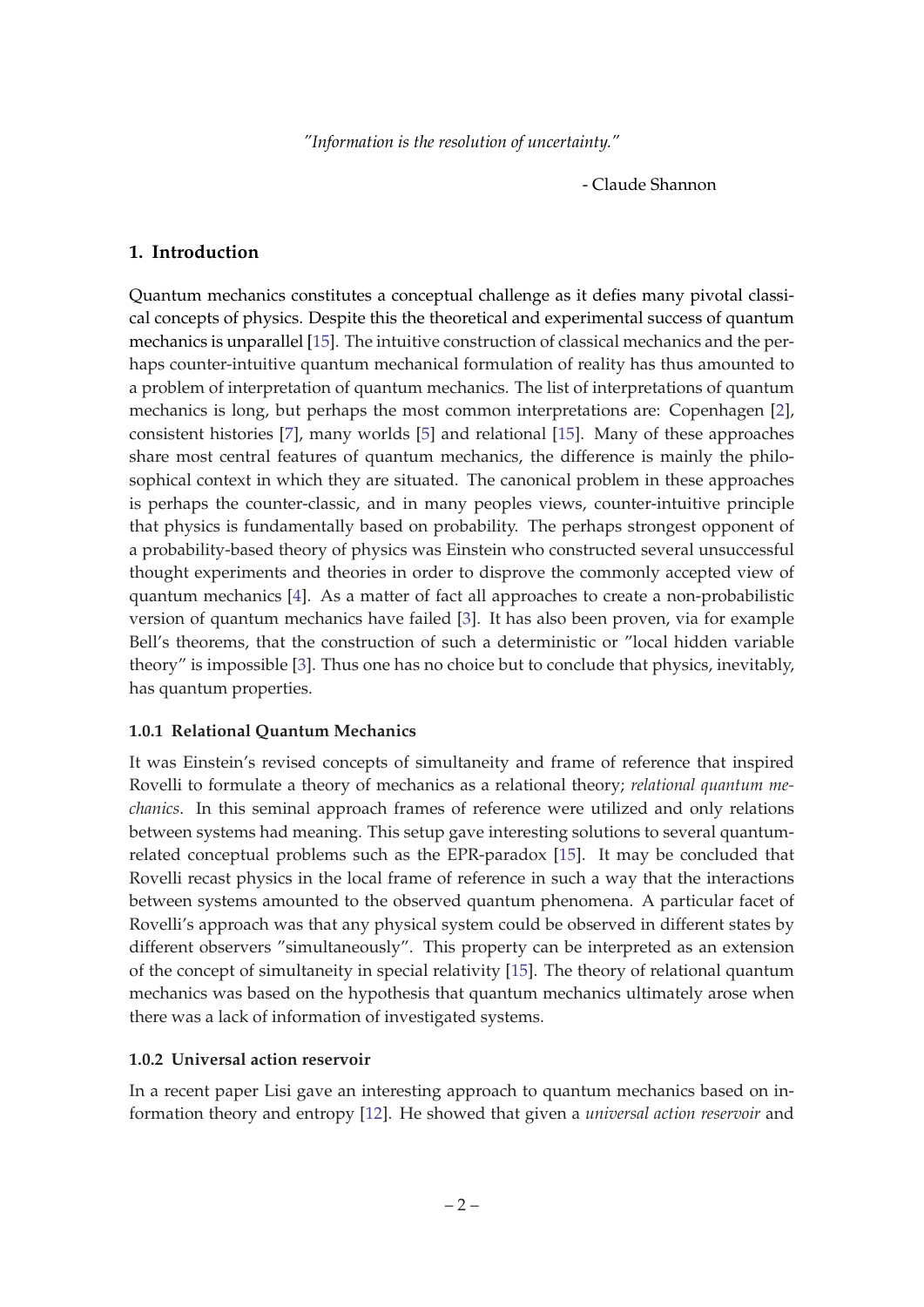<span id="page-3-0"></span>a principle for maximizing entropy quantum mechanics could be obtained. In his paper the origin of the universal action reservoir was postulated as a principle and was given no deeper explanation. This was addressed in recent papers by Lee [\[10,](#page-15-0) [11\]](#page-15-0) where he suggested that it was related to information theory coupled to causal horizons.

#### **1.0.3 Relational quantum mechanics and the universal action reservoir**

In this paper we shall recast Rovelli's relational approach to quantum mechanics on the concept of information covariance and connect it to Lisi's canonical information theoretic approach. In the process of this we show that the universal action reservoir is an inevitable consequence of incomplete information in physics. This theory is, in spirit of Rovelli's approach, a generalization of the special relativistic concept regarding frames of reference.

## **2. Physics with information covariance**

## **2.1 Principles for information-based frames of reference**

Let us assume that we have a set of observations of certain physical quantities of a physical system. This is the obtained information regarding the system. For all other events that has not been observed we only know that *something* possible happened. If we knew with certainty *what* happened then we as observers would be in a frame of reference based on complete information regarding the explored system. However such a theory would require some form of a conservation law which would require that a physical system has a predetermined state when not observed. Let us instead consider the opposite: Assume that no observation is made of the system, then information regarding that system is not accessible and thus not inferable without more observations. It is then reasonable that *anything physically possible* could have occurred when it was not observed. If one can base the laws of physics on the premise of only what is known in the frame of reference, in terms of information, regarding any physical system in connection with the observer and her frame then one has attained a high from of generality in the formulation of the laws of physics. This amounts to a seemingly tautological yet powerful principle:

#### *If a system in physics is not observed it is in any physically possible state.*

We shall call this principle *the principle of physical ignorance*. In one sense this principle is intuitive and trivial: the unknown is not known. In another more intricate sense it violates a number of basic principles of physics such as many of the laws of classical physics. The law of inertia is one such principle for example; the inertia of a body does not necessarily hold when we do not observe it. However one cannot assume that Newton's laws or any other classical laws hold in a system for which limited information is known. For all we know regarding classical physics is that it holds in a certain classical limit. The definition of "known" here is what information has become accessible in ones frame of reference obtained through interaction with another system. The laws of physics should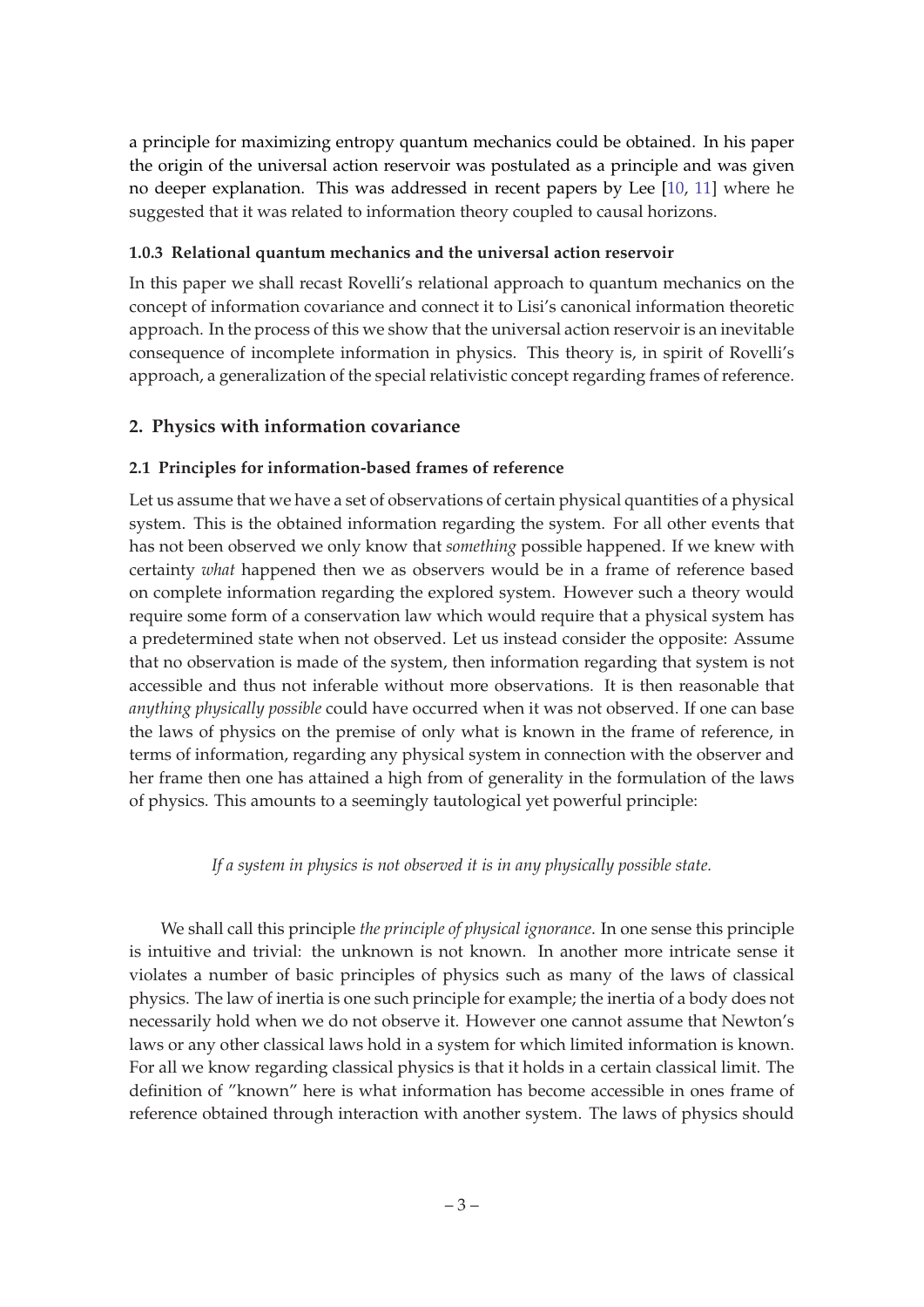<span id="page-4-0"></span>thus be formulated in such a way that they hold regardless of information content in the local frame of reference; the formulation of the laws of physics should be invariant with respect to the information content. This amounts to a principle for the formulation of the laws of physics:

*The laws of physics are defined on the basis of the information in the frame of reference.*

This principle shall be call the *principle of information covariance*. It's scope of generality is similar to the *principle of general covariance*, which is the natural generalization of the frames of reference used in special relativity. The *principle of information covariance* suggests that the frame of reference is entirely based on information; thus any new observations will alter the information content and thus re-constrain the dynamics of the studied system "projected" within the frame of reference. One should also keep in mind that physics cannot, in a frame of incomplete information, "project" any information through physical interactions that is not inferable from the accessible information. This creates a form of locality of physics: Physics only exists in every frame of reference. Thus there exists no such thing as an objective observer. It should be noted here that there exists a similar notion of frames of reference in traditional relational quantum mechanics [\[15](#page-15-0)]. The dynamics is derived from a different set of principles and formal setup but arrives at a similar conclusions [\[15](#page-15-0)].

#### **2.2 Formal setup**

Let us assume that we have a set of observations  $A_n$  regarding physical quantities of a system  $C$  from a frame of reference  $K$ . The available information regarding the system  $C$ in K is given by the information in the observed physical quantities  $A_n$  and what can be inferred from them, the rest of the properties of the system are by *the principle of physical ignorance* unknown. Formally according to *the principle of physical ignorance* we may conclude that the possible configurations of the explored physical system  $C$  in the frame of reference  $K$  has to form a set of all possible physical configurations under the constraint of the set of observations  $A_n$  for the system. Consider a set of configuration parameters for each possible physical configuration or path in configuration space  $path = q(t)$ . The set of configurations parameters is parameterized by one or more parameters  $t$ . Then for each physical system we may associate an action  $S[path] = S[q(t)]$  defined on the basis of the configuration space path  $q(t)$ . The structure of the action is here assumed to be something of a universal quantity of information inherent to every frame of reference, it is the paths in the configuration space of objects that is unknown to every observer until observed. The action of a system is defined classically as  $S = \int L(q, \dot{q}) dt$ , where  $L(q, \dot{q})$ is the Lagrangian for the system [\[17](#page-15-0)]. Traditionally with the aid of a variation principle the expected action of a classical system is used to derive the dynamics of the system [[17\]](#page-15-0). In quantum mechanics a probabilistic setup is performed, ideally via a path integral formulation. In our situation we shall instead look for all possible configurations under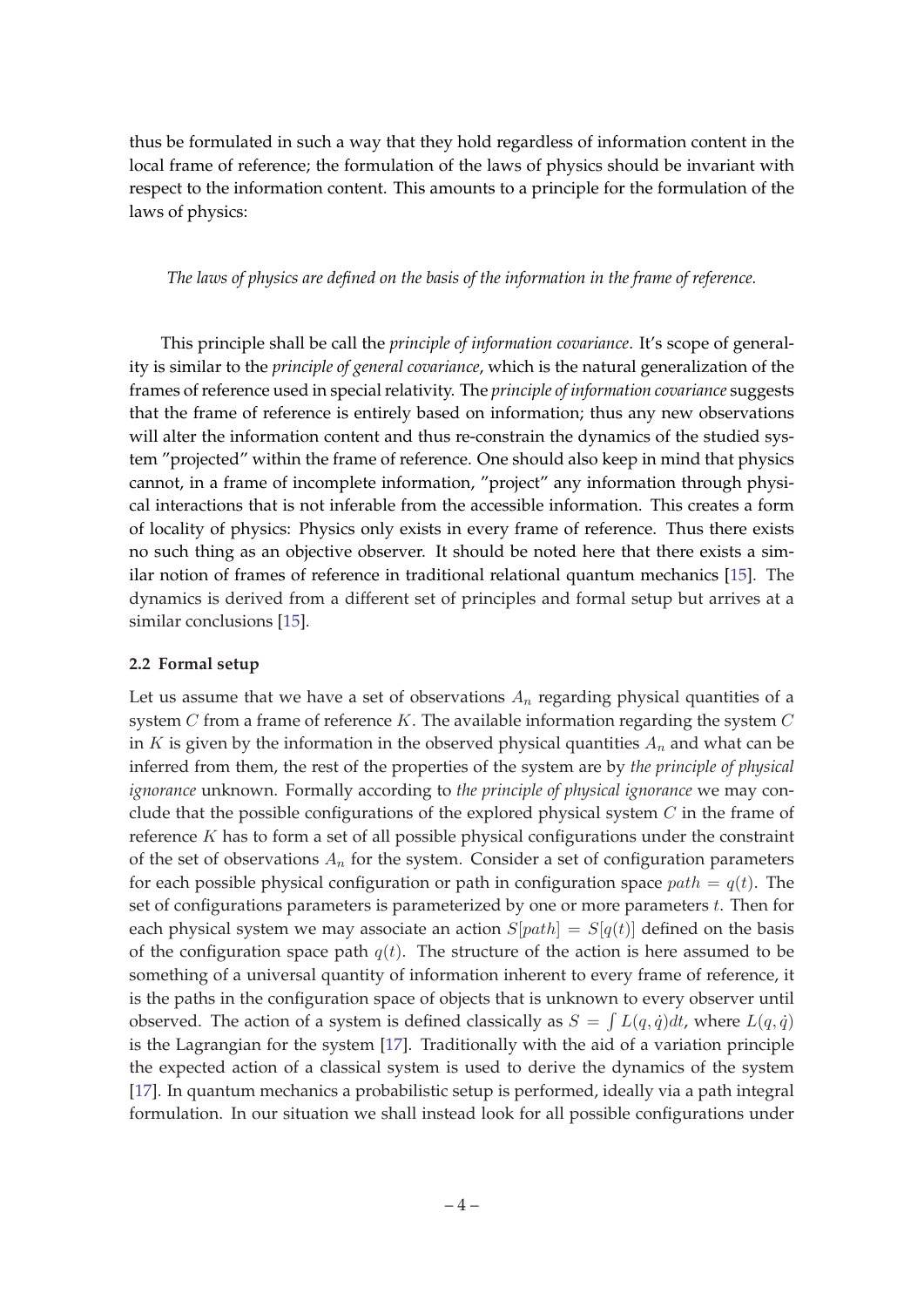<span id="page-5-0"></span>condition of the observations  $A_n$  in accordance with the previously defined *principle of physical ignorance*. The possible actions, based on the possible configurations, are each associated with a probability of occurring,  $p[path] = p[q(t)]$ . The sum of these probabilities need to satisfy the ubiquitous normalization criterion:

$$
1 = \sum_{paths} p[path] = \int Dqp[q], \qquad (2.1)
$$

Along with this we may conclude that any functional, or observable quantity  $Q$ , has an expected value according to the expression [[12\]](#page-15-0):

$$
\langle Q \rangle = \sum_{paths} p[path]Q[path] = \int Dqp[q]Q[q]. \tag{2.2}
$$

We have the expected action  $\langle S \rangle$  according to [[12\]](#page-15-0):

$$
\langle S \rangle = \sum_{paths} p[path]S[path] = \int Dqp[q]S[q]. \tag{2.3}
$$

As a measure of the information content, or rather lack thereof, we can construct the entropy of the system according to:

$$
H = -\sum_{paths} p[path] \log p[path] = -\int Dqp[q] \log p[q]. \tag{2.4}
$$

So far we have merely utilized information theoretic concepts, we shall deal with its physical consequences further on in this paper. Although the probabilities for the events in system  $C$  observed from reference system  $K$  are yet undefined we have a set of possible configurations that could occur for a system and we have associated a probability of occurrence with each based on the ensemble setup above. In order to deduce the probability associated with each possible event we need some form of restriction on the ensemble of possibilities. In a Bayesian theory of interference there is a maximization principle regarding the entropy of a system called the *Principle of maximum entropy* [[8](#page-15-0)] which postulates the following:

#### *Subject to known constraints, the probability distribution which best represents the current state of knowledge is the one with largest entropy.*

This principle is utilized in several fields of study, in particular thermodynamics where it serves as the second fundamental law [[8](#page-15-0)]. We shall assume that this principle holds and we shall utilize it as a restriction on our framework. In [[12](#page-15-0)] Lisi performed the following derivation which is worth repeating here. By employing Lagrange multipliers,  $\lambda \in \mathbb{C}$  and  $\alpha \in \mathbb{C}$ , the entropy (2.4) is maximized by:

$$
H' = -\int Dqp[q] \log p[q] + \lambda \Big(1 - \int Dqp[q]\Big) + \alpha \Big(\langle S \rangle - \int Dqp[q]S[q]\Big),\tag{2.5}
$$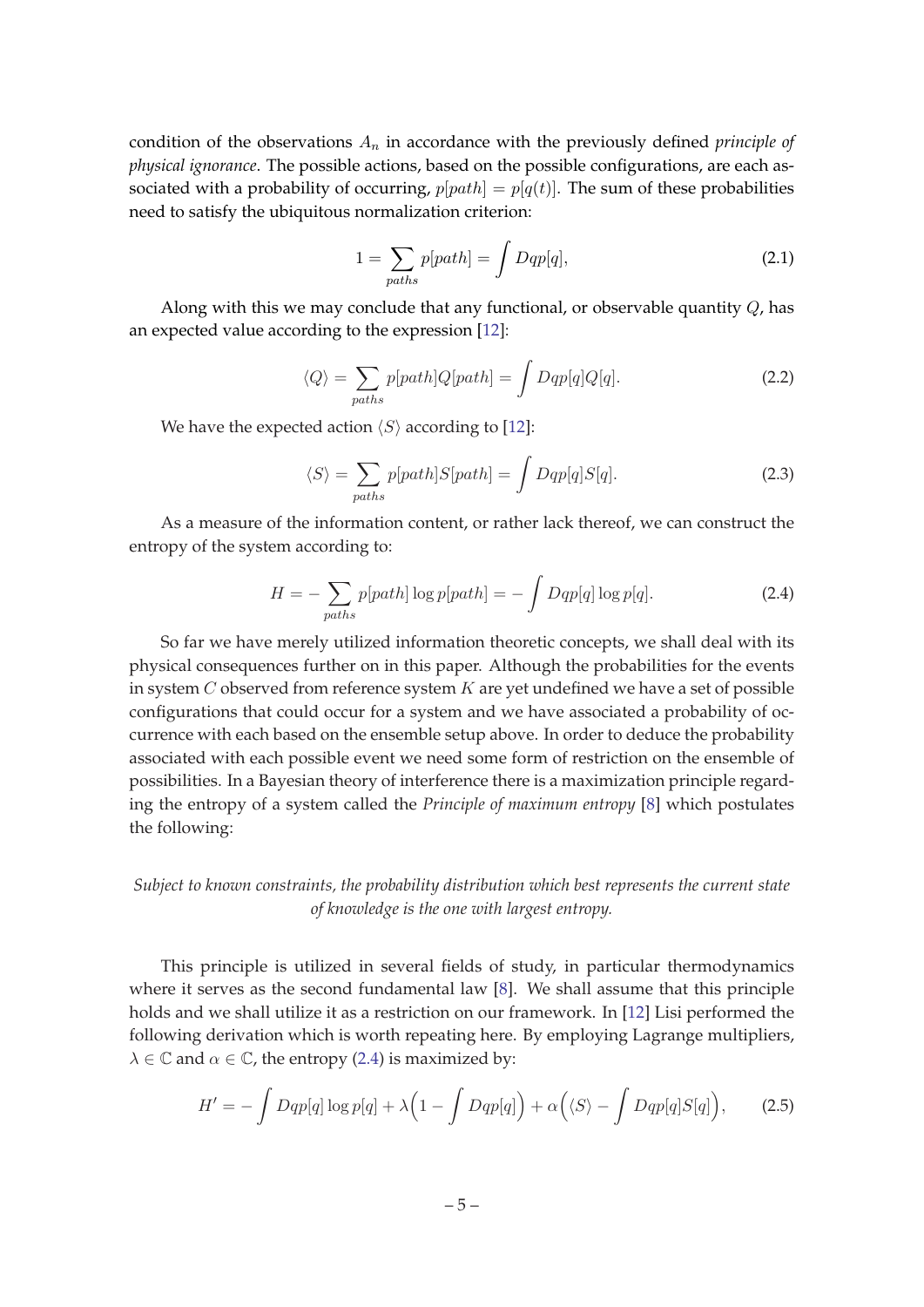<span id="page-6-0"></span>which simplified becomes:

$$
H' = \lambda + \alpha \langle S \rangle - \int Dq(p[q] \log p[q] + \lambda p[q] + \alpha p[q] S[q]). \tag{2.6}
$$

If we perform variation on the probability distribution we get:

$$
\delta H' = -\int Dq(\delta p[q])(\log p[q] + 1 + \lambda + \alpha S[q]) \tag{2.7}
$$

which is extremized when  $\delta H' = 0$  which corresponds to the probability distribution:

$$
p[q] = e^{-1 - \lambda} e^{-\alpha S[q]} = \frac{1}{Z} e^{-\alpha S[q]} \tag{2.8}
$$

which is compatible with the knowledge constraints [\[12](#page-15-0)]. By varying the Lagrange multipliers we enforce the two constraints, giving  $\lambda$  and  $\alpha$ . Especially one gets:  $e^{-1-\lambda} = \frac{1}{Z}$ Z where  $Z$  is the partition function on the form:

$$
Z = \sum_{paths} e^{-\alpha S[path]} = \int Dqe^{-\alpha S[q]} \tag{2.9}
$$

and the parameter  $\alpha$  is determined by solving:

$$
\langle S \rangle = \int DqS[q]p[q] = \frac{1}{Z} \int DqS[q]e^{-\alpha S[q]} = -\frac{\partial}{\partial \alpha} \log Z. \tag{2.10}
$$

In order to fit the purpose Lisi concluded that the Lagrange multiplier value;  $\alpha \equiv$  $\frac{1}{i\hbar}$ . Lisi concluded that this multiplier value was an intrinsic quantum variable directly related to the average path action  $\langle S \rangle$  of what he called the universal action reservoir. In similarity with Lisi's approach we shall also assume that the arbitrary scaling-part of the constant  $\alpha$  is in fact  $1/\hbar$ . Lisi also noted that Planck's constant in  $\alpha$  is analogous to the thermodynamic temperature of a canonical ensemble,  $i\hbar \leftrightarrow k_BT$ ; being constant reflects its universal nature - analogous to an isothermal canonical ensemble [\[12](#page-15-0)]. This assumption along with (2.9) brings us to the following partition function:

$$
Z = \sum_{paths} e^{i\frac{S[path]}{\hbar}} = \int Dqe^{i\frac{S[q]}{\hbar}}.
$$
\n(2.11)

By inserting (2.11) into [\(2.2\)](#page-5-0) we arrive at the following expectation value for any physical quantity Q:

$$
\langle Q \rangle = \sum_{paths} p[path]Q[path] = \int DqQ[q]p[q] = \frac{1}{Z} \int DqQ[q]e^{i\frac{S[q]}{\hbar}}, \tag{2.12}
$$

This suggests that a consequence of the incomplete information regarding the studied system is that physics is inevitably based on a probabilistic framework. Conversely, had physics not been probabilistic in the situation of incomplete information then information of the system could be inferred. But a process of inferring results from existing limited information does not provide more information regarding that system than the limited information had already provided. That would have required, as we previously argued, an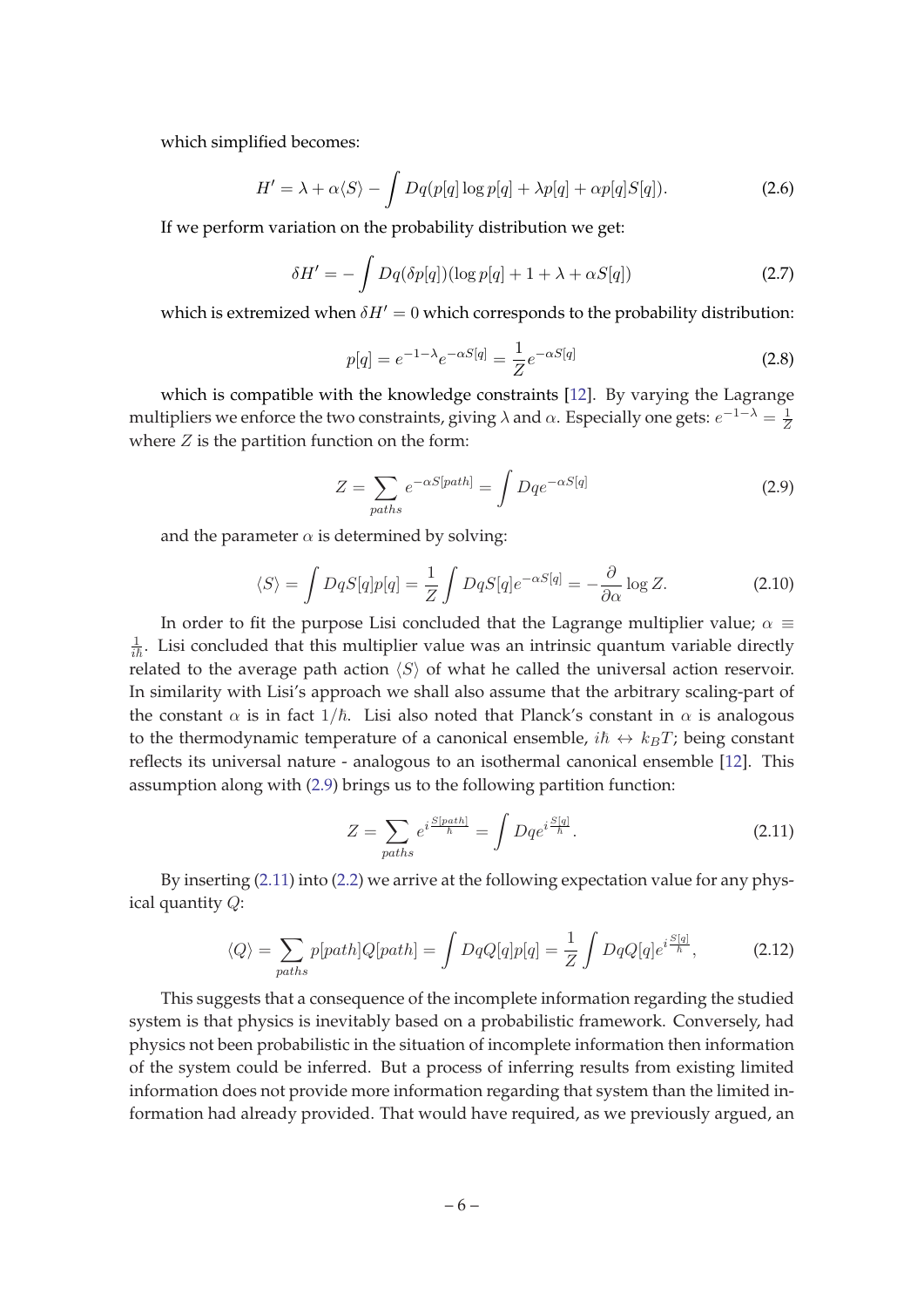<span id="page-7-0"></span>

**Figure 1:** This illustration shows the path of a particle from one point to another in a complete information frame of reference  $K$  (essentially a particle that is observed along its path). It also shows some of the possible paths a particle takes in the incomplete information frame of reference  $K'.$ 

additional principle of perfect information. Instead it is only interaction that can provide new information. We may conclude that by the *principle of information covariance* physics is local and based only on the available information in the local information-based frame of reference. In turn this this creates an ensemble of possible states with a definite and assigned expectation value for each physical quantity in the studied system according to ([2.12](#page-6-0)). This formalism, which might be called *information covariant*, is then directly compatible with the general principle of relativity wherein *All systems of reference are equivalent with respect to the formulation of the fundamental laws of physics*.

## **3. Connections to quantum mechanics**

## **3.1 Path integral formulation**

The path integral formulation, originally proposed by Dirac but rigorously developed by Feynman [[6](#page-15-0)], is perhaps the best foundational approach to quantum mechanics available [[12\]](#page-15-0). It shows that quantum mechanics can be obtained from the following three postulates assuming a quantum evolution between two fixed endpoints [[6](#page-15-0)]:

- **1.** The probability for an event is given by the squared length of a complex number called the probability amplitude.
- **2.** The probability amplitude is given by adding together the contributions of all the histories in configuration space.
- **3.** The contribution of a history to the amplitude is proportional to  $e^{iS/\hbar}$ , and can be set equal to 1 by choice of units, while  $S$  is the action of that history, given by the time integral of the Lagrangian  $L$  along the corresponding path.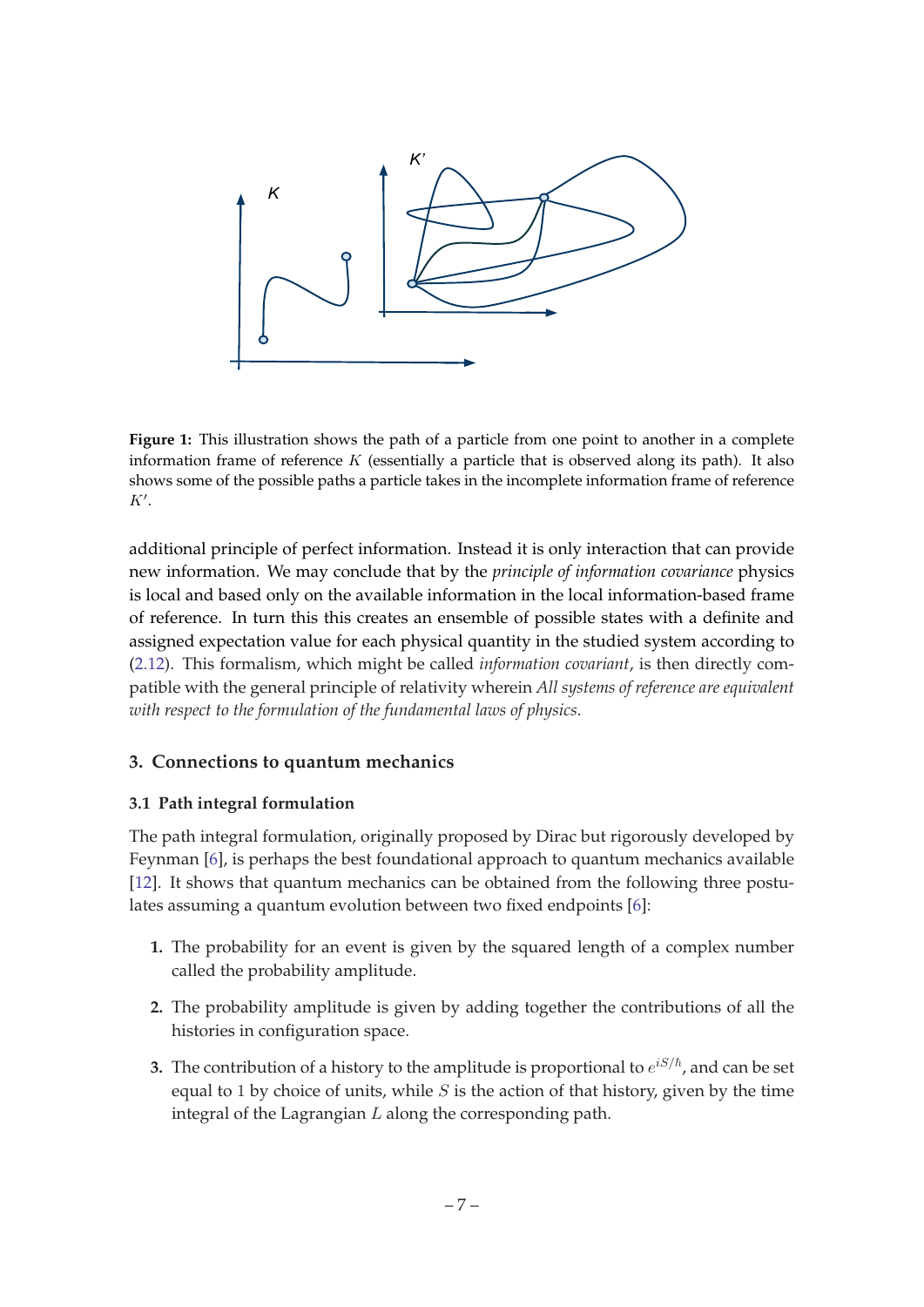In order to find the overall probability amplitude for a given process then one adds up (or integrates) the amplitudes over postulate 3 [\[6\]](#page-15-0). In an attempt to link the concept of information-based frames of reference - developed in this paper - to quantum mechanics we shall utilize Lisi's approach wherein the probability for the system to be on a specific path is evaluated according to the following setup (see [[12\]](#page-15-0) for more information). The probability for the system to be on a specific path in a set of possible paths is:

$$
p(set) = \sum_{paths} \delta_{path}^{set} p(path] = \int Dq\delta(set - q)p[q]. \tag{3.1}
$$

Here Lisi assumed that the action typically reverses sign under inversion of the parameters of integration limits:

$$
S^{t'} = \int^{t'} dt L(q, \dot{q}) = -\int_{t'} dt L(q, \dot{q}) = -S_{t'}.
$$
 (3.2)

This implies that the probability for the system to pass through configuration  $q'$  at parameter value  $t'$  is:

$$
p(q',t') = \int Dq\delta(q(t') - q)p[q] = \left(\int^{q(t') = q'} Dqp^{t'}[q]\right) \left(\int_{q(t') = q'} Dqp_{t'}[q]\right) = \psi(q',t')\psi^{\dagger}(q',t'),
$$
\n(3.3)

in which we can identify the quantum wave function:

$$
\psi = \int^{q(t')=q'} Dqp^{t'}[q] = \frac{1}{\sqrt{Z}} \int^{q(t')=q'} Dqe^{-\alpha S^{t'}} = \frac{1}{\sqrt{Z}} \int^{q(t')=q'} Dqe^{i\frac{S^{t'}}{\hbar}}.
$$
 (3.4)

The quantum wave function  $\psi(q',t)$  defined here is valid for paths  $t < t'$  meeting at  $q'$  while its complex conjugate  $\psi^\dagger(q',t')$  is the amplitude of paths with  $t>t'$  leaving from  $q'$ . Multiplied together they bring the probability amplitudes that gives the probability of the system passing through  $q'(t')$ , as is seen in (3.3). However, just as Lisi points out [[12\]](#page-15-0), this quantum wave function in quantum mechanics is subordinate to the partition function formulation since it only works when  $t'$  is a physical parameter and the system is  $t'$  symmetric, providing a real partition function  $Z$ . Indeed, the postulate of an information covariant setup on the laws of physics according to the previous section suggests that physics is ruled by the general complex partition function ([2.9](#page-6-0)):

$$
Z = \sum_{paths} e^{i \frac{S[path]}{\hbar}} = \int Dq e^{i \frac{S[q]}{\hbar}}.
$$
\n(3.5)

How does this relate to the path integral formulation? The sum in the partition function (3.5) is a sum over paths. Let us take the common situation when the path is that of a particle between two points. We can then conclude that each term is on the form  $e^{iS[path]/\hbar}$ which is equivalent to postulate 3. Furthermore all paths are added, thus postulate 2 is also checked. Also, at least for the situation where  $p(q',t') = \psi(q',t') \psi^\dagger(q',t')$  the sum adds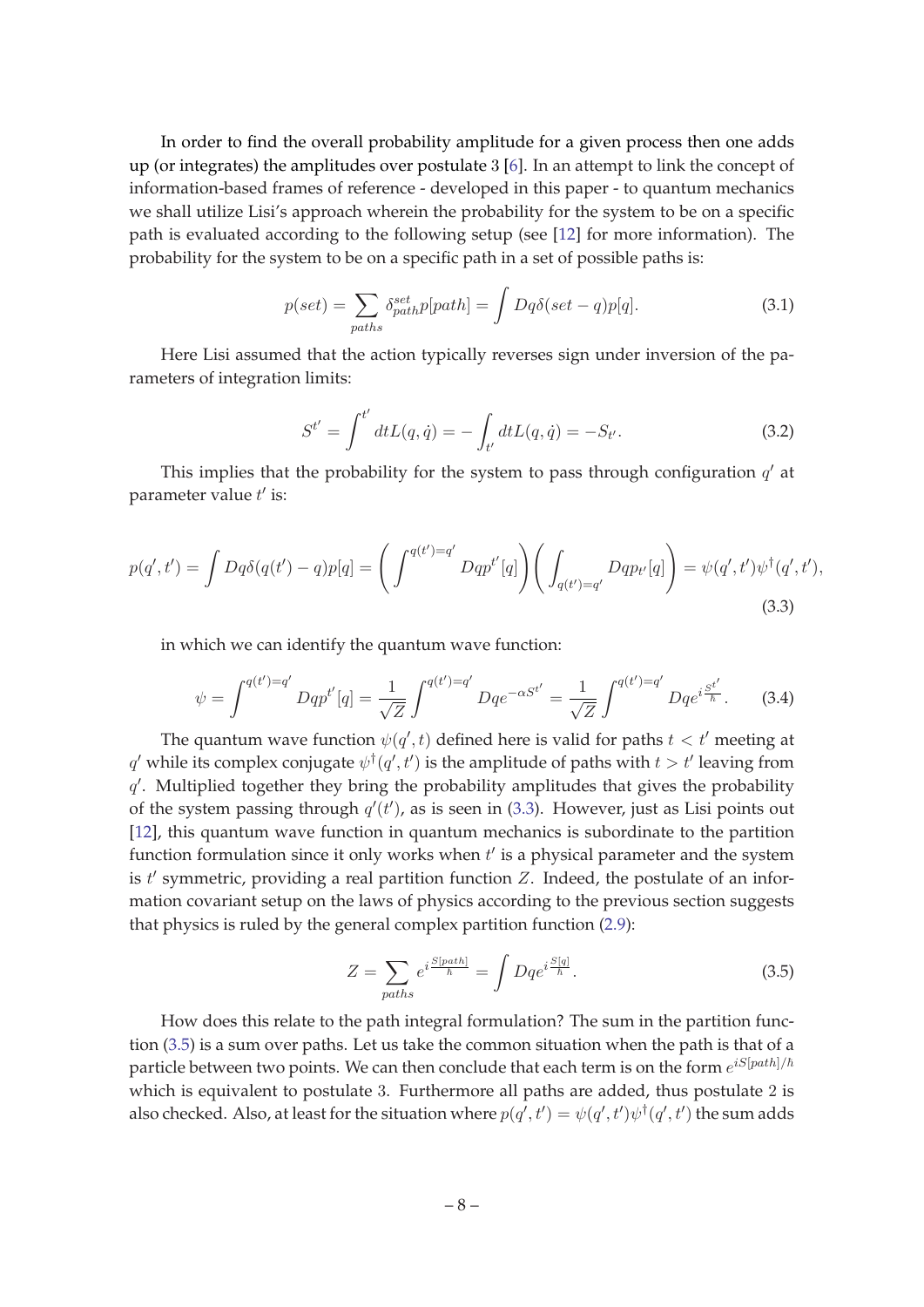<span id="page-9-0"></span>

**Figure 2:** This illustration shows on the left hand side the uncertainty of path of a particle from one point to another and on the right hand side that the particle takes all possible paths from one point to another. These two interpretations are equivalent under the general interpretation that information is incomplete. Uncertainty in path means in practice that it takes any possible path until we observe it, a superposition of states is inevitable when information is incomplete.

up to the probability density, checking postulate 1 as well. Thus we may conclude that the information covariant approach is equivalent to the canonical *path integral formulation* of quantum mechanics under the circumstances provided for it.

#### **3.2 Quantum properties**

The path integral formulation is canonical for quantum mechanics and covers the wide variety of special features inherent to quantum mechanics [[6](#page-15-0), [12](#page-15-0)]. Since the approach in this paper is equivalent to the path integral formulation in most aspects, some properties are be worth discussing. A pivotal component of quantum mechanics is the canonical commutation relation which gives rise to the Heisenberg uncertainty principle [[3](#page-15-0), [6](#page-15-0)]. For example the famous commutation relation between position  $x$  and momentum  $p$  of a particle is defined as:

$$
[x,p] = i\hbar. \tag{3.6}
$$

This can be obtained through the path integral formulation by assuming a random walk of the particle from starting point to end point [\[6\]](#page-15-0). This works with this theory as well under the same considerations since a random walk is equivalent to a walk with no information about direction. In the path integral formulation it is also possible to show that for a particle with classical non-relativistic action (where where  $m$  is mass and  $x$  is position):

$$
S = \int \frac{m\dot{x}^2}{2} dt,\tag{3.7}
$$

that the partition function  $Z$  in the path integral formulation turns out to satisfy the following equation [\[6\]](#page-15-0):

$$
i\hbar \frac{\partial Z}{\partial t} = \left[ -\frac{1}{2} \nabla^2 + V(x) \right] Z. \tag{3.8}
$$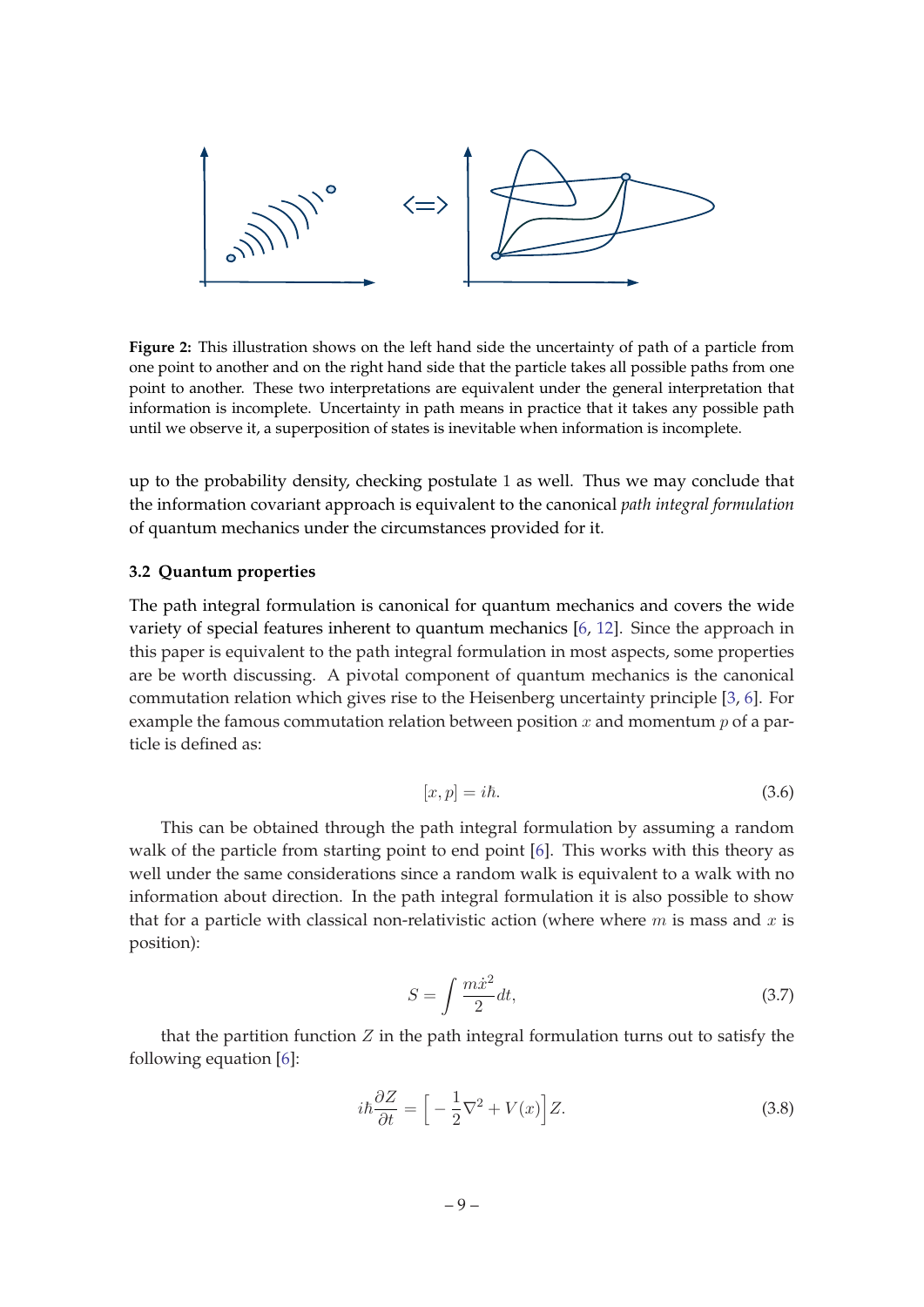This is the Schrödinger equation for  $Z = \psi$  and where  $V(x)$  is a potential [\[3\]](#page-15-0). It is also possible to show the conservation of probability from the Schrödinger equation  $(3.8)$  $(3.8)$  $(3.8)$ [[3](#page-15-0)]. Here we can see that the traditional usage of operators on a Hilbert space in quantum mechanics is a useful tool when information is incomplete. Another interesting aspect of quantum mechanics is the *superposition principle* which states that a particle occupies all possible quantum states simultaneously [[3](#page-15-0)]. That the dynamics of a system is fundamentally unknown or occupying all states simultaneously are both parts of the same concept that information is incomplete regarding the system. The popular quantum superposition thought experiment *Schrödingers cat* in which the alive/dead state of a cat in a hazardous closed box is also evidently based on the lack of information regarding the state of the cat. The superposition is intuitively equivalent to the lack of information. The resolution of this problem in this theory is that the state of the cat is fundamentally unknown in our system of reference until we open the box and observe it, thus obtaining information. The situation is also relational because even when information is obtained the information is only inherent to our frame of reference which might not necessarily be the same for any other frame of reference. For a complete verification that quantum mechanics can be interpreted as a relational theory see [[15\]](#page-15-0). The proof that quantum mechanics can be interpreted as relational is constructed with Bra-kets in Hilbert spaces and is directly related to a linearity inherent to quantum mechanics. Another interesting topic worth mentioning here is the famous double slit experiment. The setup is as follows: one has two slits and behind them a detection screen is setup. Some form of beam of particles is then sent through the slits and a statistical pattern is shown on the detection screen [\[3\]](#page-15-0). The result is an interference pattern equivalent to that described by the path integral formulation of quantum mechanics. Such a pattern is not expected in classical mechanics. The interpretation from the theory developed in this paper goes as follows: due to the lack of information in the local information-based frame of reference a particle takes any possible path, a similar interpretation was given by Lee [\[10](#page-15-0)]. This situation is equivalent to the path integral formulation. The particle is, in our frame of reference, wave-like until we observe it. This shows how the ubiquitous wave-particle dualism arises under the lack of information. As far as observation goes, we will discuss that in section [3.5](#page-11-0) below. Quantum entanglement is also a particular feature of quantum mechanics that has spurred interpretational complications regarding quantum mechanics. Quantum entanglement implies, among other things, that information can travel at a superluminal speeds in most interpretations of quantum mechanics [\[4\]](#page-15-0). This violates the principle of invariant speed of light inherent to special relativity [\[4\]](#page-15-0). However it has been solved for relational quantum mechanics by postulating that physics is local, and then it can be shown that no superluminal transfer of information occurs [[11\]](#page-15-0). Since the theory presented in this paper by design is relational the same conceptual solution holds. We will discuss the connection between the theory developed in this paper and Rovelli's version of relational quantum mechanics in section [3.3](#page-11-0) below. Since the theory developed in this paper does not violate quantum mechanics it ought also to be completely compatible with the Bohm-De Broglie pilot-wave approach [[1](#page-15-0)] to quantum mechanics.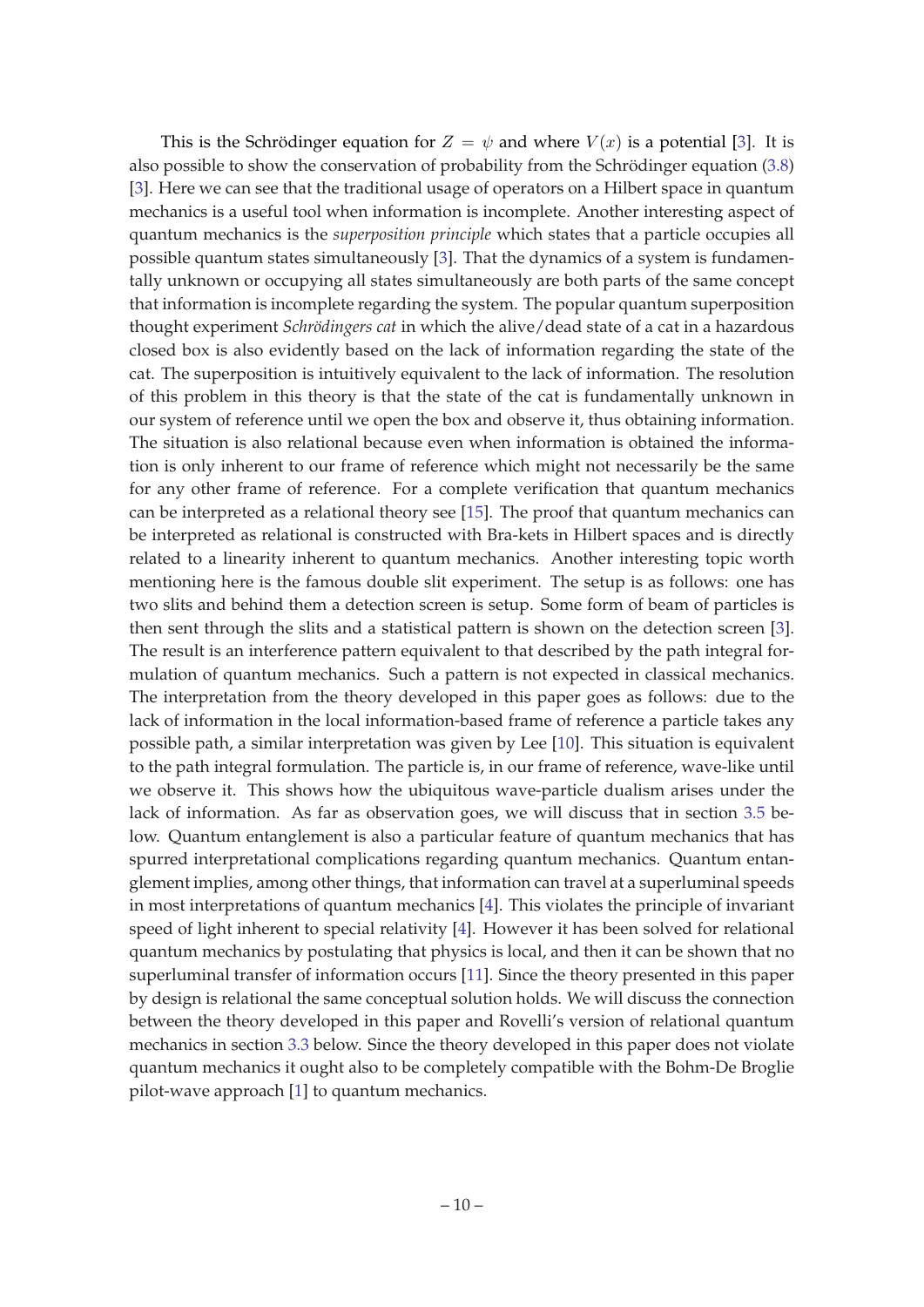#### <span id="page-11-0"></span>**3.3 Connections to relational quantum mechanics**

Relational quantum mechanics is a theory of quantum mechanics based on the notion that only systems in relation have meaning [[15\]](#page-15-0). The observer and the partially observed system makes out such a system typically. This addresses the *problem of the third person* or *Wigner's friend* as it is also called in which an observer observes another observer observing. The problem is solved by assuming that the two observers may "simultaneously" observe different states regarding the same object under observation. This is shown to be a legal construction in quantum mechanics and is, as Rovelli points out, non-antagonistic towards the most common formulations of quantum mechanics [\[15](#page-15-0)]. Furthermore, in his seminal paper introducing relational quantum mechanics Rovelli postulates that quantum mechanics arises from the lack of information in classical physics. Given these facts one might ask the following question: what is the similarity and what is the difference between Rovelli's approach and the theory developed in this paper? First of all our approach is relational and based on a local frame of reference, which is similar to the concept used by Rovelli. Second, this theory of quantum mechanics is based on information which is similar to that used in Rovelli's approach. There are two main differences. First of all this theory is based on a few principles - different than those used by Rovelli - that sets the foundation for a information covariant relational theory of physics. Second, it utilizes an ensemble setup of Shannon information theory, developed by Lisi, which equips relational quantum mechanics with an information-based path integral formulation.

## **3.4 Correspondence principle**

The correspondence from quantum mechanics, or any quantum field theory, to classical physics is when  $\hbar \to 0$  or more generally when  $S >> \hbar$ . Since this theory is equivalent to the canonical path integral approach to quantum mechanics under reasonable considerations we may state tautologically that the correspondence to classical physics follows the same limits as for regular quantum mechanics. The meaning of the correspondence is also reasonable: If  $\hbar$  descends to zero the partition function will "collapse" and give only one expected value for each quantity: The most expected one which by the Ehrenfest theorem is the classical [[3](#page-15-0)]. If the action is very large  $(S \gt\gt \hbar)$  the situation is the same; the larger the ratio between the classical action and Planck's reduced constant is the more likely the classical outcome is.

## **3.5 Observations and wave function collapse**

Observation is by definition obtaining information from a studied object [\[13](#page-15-0), [12](#page-15-0)]. In order to obtain information regarding a system one has to interact with it. This suggests that observation of a system in practice is interacting with it, a view of observation that is also held within the field of relational quantum mechanics [[15\]](#page-15-0). In quantum mechanical terms when an observation is performed then a wave function collapse occurs [\[3](#page-15-0)]. In the theory developed in this paper the probability for a specific path (or state) becomes one. Naturally the quantum expectation value for a quantity  $Q$  simply becomes the one for the observed path A: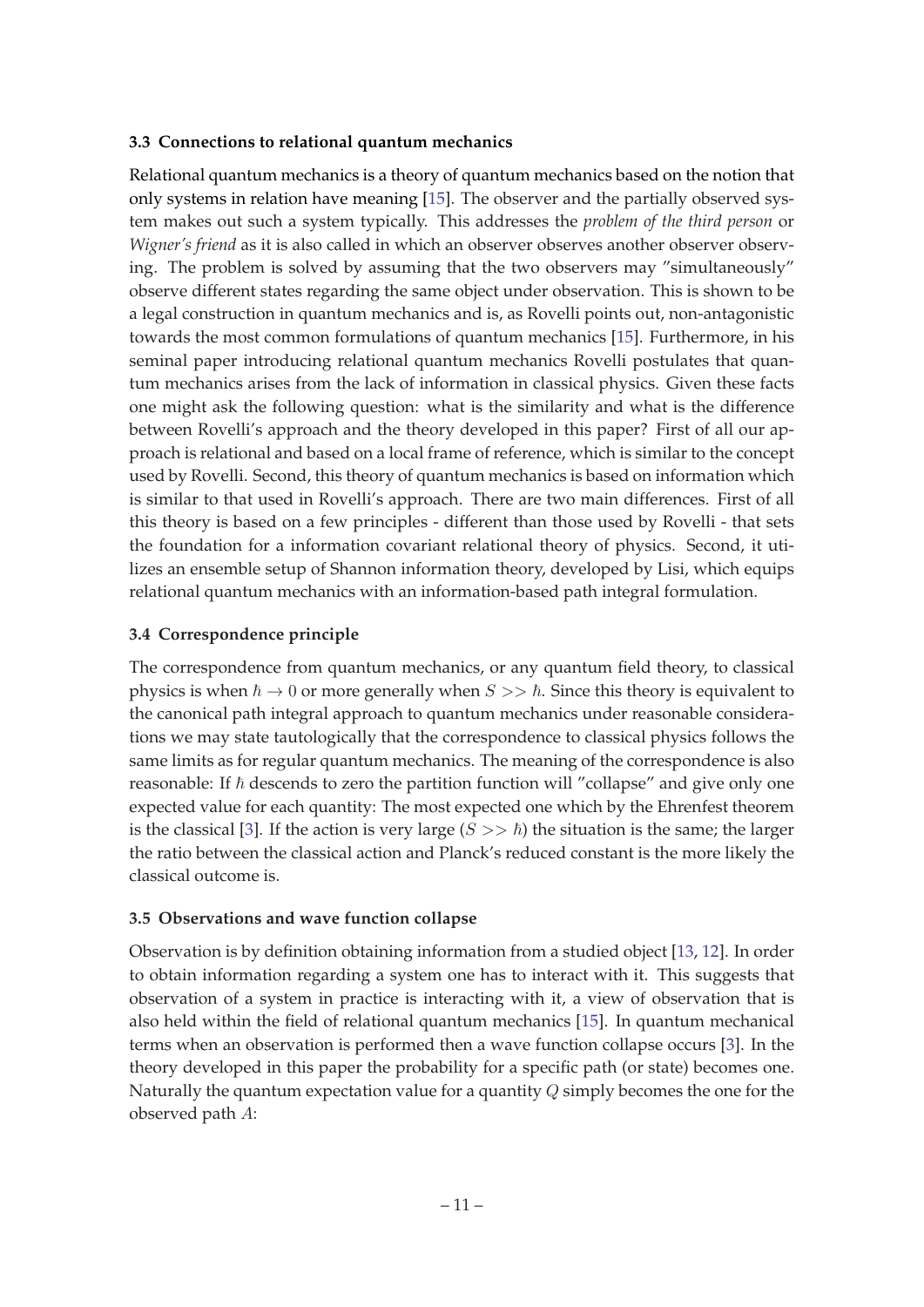<span id="page-12-0"></span>
$$
\langle Q \rangle = \sum_{paths} p[path]Q[path] = \int Dqp[q]Q[q] = \frac{1}{Z} \int DqQ[q]e^{i\frac{S[q]}{\hbar}} = Q[A]. \tag{3.9}
$$

Observation of a system limits the possibilities of that system by obtaining information about it. The kinematics of a system, as viewed from our frame of reference, is based on the local information about it by *the principle of information covariance*.

#### **4. Notes on relativistic invariance**

The theory developed in this paper is by definition implicitly relativistic. The relativistic kinematics inherent to special relativity should hold in this theory under at least the same conditions for which the canonical path integral formulation is relativistic. In the situation of complete information (or  $S \gg \hbar$ ) the laws of (special) relativity hold in the classical sense. We shall not detail the relativistic concepts further in this paper, nor shall we attempt at constructing a general relativistic, or a *general information covariant* theory of gravitation for the information-based frames of reference. Instead, this is left for future investigation. However one might presume that such an approach might share certain properties with the relational approach to quantum gravity [[15\]](#page-15-0).

#### **5. Entropy**

A great deal of this paper has consisted of meshing together mathematical structures derived by previous authors under a new set of principles. In contrast to this we shall here provide an explicit calculation of the entropy associated with an information-based frame of reference. We defined the entropy as follows [\(2.4\)](#page-5-0):

$$
H = -\sum_{paths} p[path] \log p[path] = -\int Dqp[q] \log p[q]. \tag{5.1}
$$

The entropy (5.1) is based purely on information theory and has thus no obvious direct connection to physical quantities. Let us for this sake allow a scaling constant between the information entropy  $H$  and the thermodynamical entropy  $H$ :

$$
\mathcal{H} \equiv kH. \tag{5.2}
$$

It was shown that after maximizing the entropy the probability of a specific path becomes [\(2.8\)](#page-6-0):

$$
p[path] = \frac{1}{Z} e^{i\frac{S[path]}{\hbar}}.
$$
\n(5.3)

Despite the fact that the probability (5.3) is a complex entity and thus ill-defined in traditional probability theories it might still have meaning when used to calculate the entropy. Insert (5.3) in (5.1):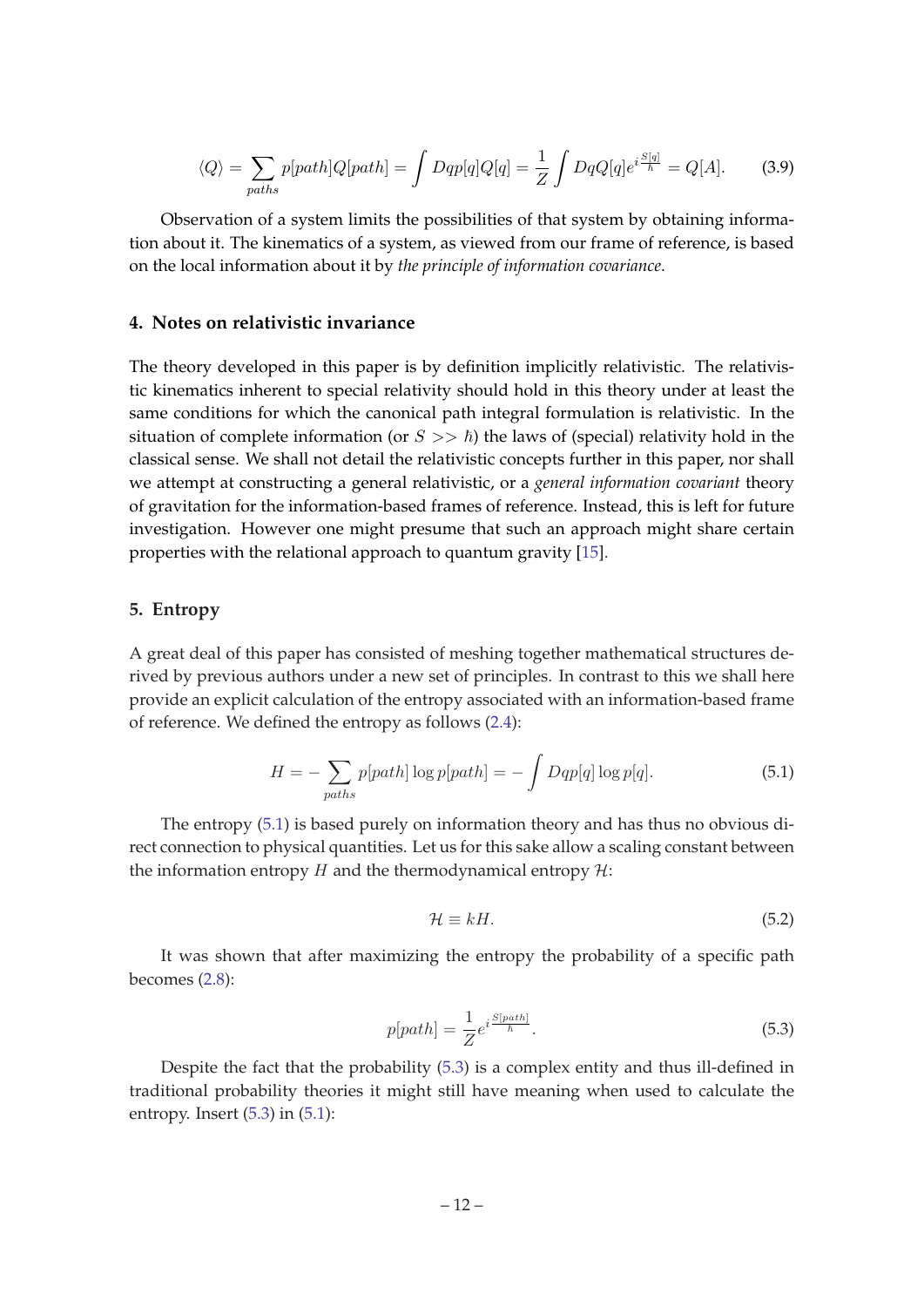$$
\mathcal{H} = -k \sum_{paths} p[path] \left( i \frac{S[path]}{\hbar} - \log Z \right) \tag{5.4}
$$

<span id="page-13-0"></span>We also have the normalization  $(2.1)$  $(2.1)$  $(2.1)$ :

$$
1 = \sum_{paths} p[path], \tag{5.5}
$$

and the expression for the expected action ([2.3](#page-5-0)):

$$
\langle S \rangle = \sum_{paths} p[path] S[path] \tag{5.6}
$$

Together (5.4), (5.5), (5.6) and the fact that the partition function  $Z$  is path-independent brings the following general expression for the entropy of the system:

$$
\mathcal{H} = -k \left( \sum_{paths} p[path] i \frac{S[path]}{\hbar} - \sum_{paths} p[path] \log Z \right) = -k \left( i \frac{\langle S \rangle}{\hbar} - \log Z \right). \tag{5.7}
$$

Let us now further assume the special case when the following identity holds:

$$
\psi = Z. \tag{5.8}
$$

This identity holds at least when  $\psi = \psi(q', t')$  and  $t'$  is a symmetric physical parameter, just as described in section [3.1.](#page-7-0) Let us also assume that the structure of the wave function is as follows:

$$
\psi = Re^{i\frac{S_c}{\hbar}} \tag{5.9}
$$

where  $R = |\psi|$  and  $S_c$  is the classic action [[3](#page-15-0)]. This brings the following expression:

$$
\log \psi = \log |\psi| + i \frac{S_c}{\hbar}.
$$
\n(5.10)

Together (5.7) and (5.10) amounts to the following special case of the entropy:

$$
\mathcal{H} = -k \left( i \frac{\langle S \rangle}{\hbar} - i \frac{S_c}{\hbar} - \log |\psi| \right). \tag{5.11}
$$

If we assume the equivalence between the classical action  $S_C$  and the expected action  $\langle S \rangle$ , which is in accordance with the Ehrenfest theorem [[3](#page-15-0)], then we get the following expression for entropy:

$$
\mathcal{H} = k \cdot \log |\psi|.
$$
\n(5.12)

An expression similar to (5.12) was suggested as a basis for the holographic approach to gravity [[18\]](#page-15-0) in a somewhat more speculative paper recently [[13\]](#page-15-0). In that approach the constant was suggested to be  $k = -2k_B$ , where  $k_B$  was Boltzmann's constant. The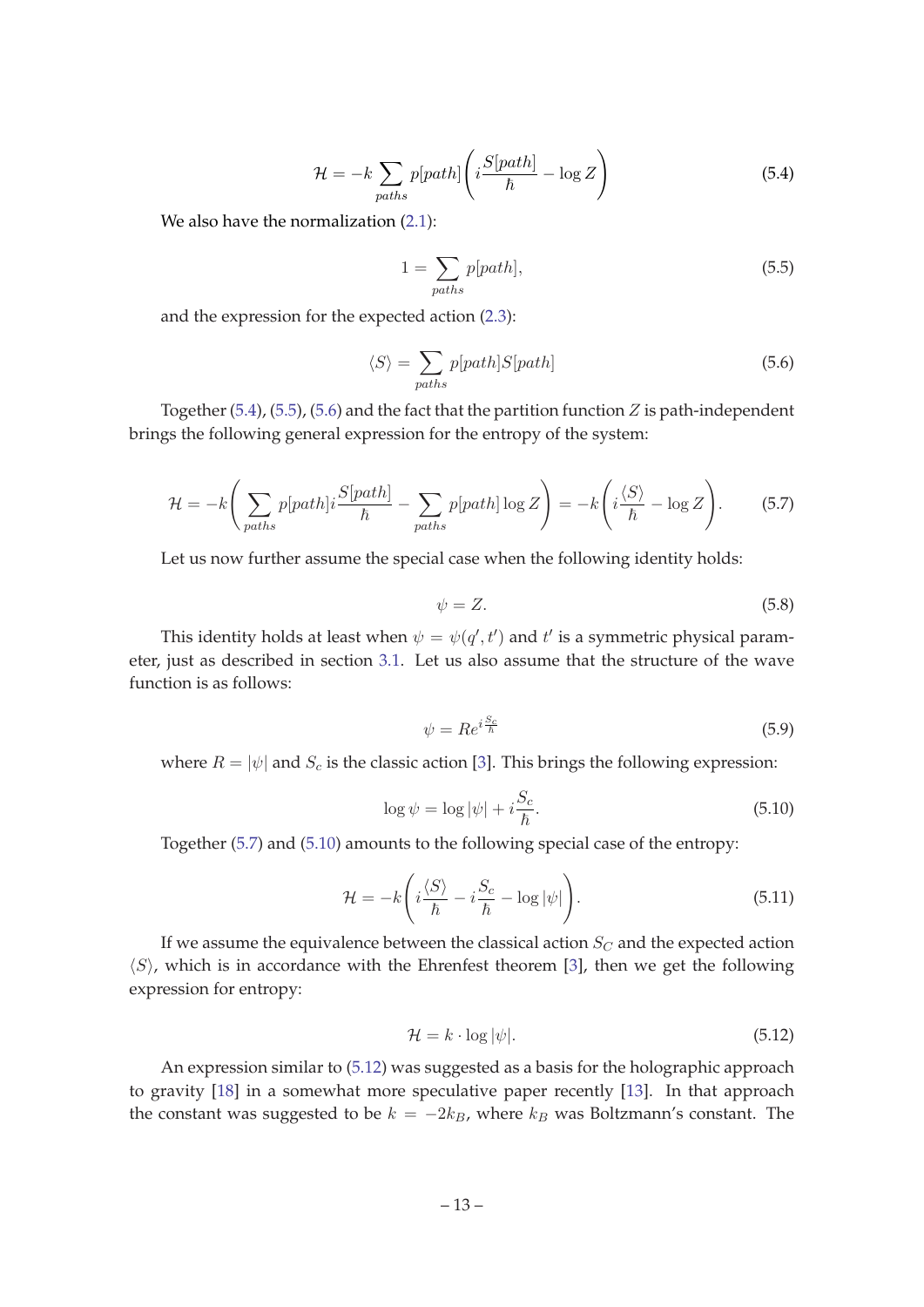<span id="page-14-0"></span>expression for entropy ([5.12\)](#page-13-0) is strikingly similar to Boltzmann's formula for entropy in thermodynamics:

$$
\mathcal{H} = k_B \cdot \log(W),\tag{5.13}
$$

where  $\mathcal H$  is the entropy of an ideal gas for the number W of equiprobable microstates [[14\]](#page-15-0). The suggested entropy ([5.12\)](#page-13-0) and it's more general version [\(5.7\)](#page-13-0) are, up to a scalable constant, measures of the lack of information in the information-based frame of reference.

#### **6. Discussion**

This paper proposes a conceptual foundation for quantum mechanics based on information brought on by the concept of information covariance. This approach supports the notion that physics is largely based on information, a concept that among others Wheeler strongly endorsed [\[19](#page-15-0)]. The suggested framework in this paper, building on Lisi's universal action reservoir and Rovelli's relational quantum mechanics, gives an intuitive description of physics; Physics in the quantum realm is a consequence of the incompleteness of information in the local frame of reference. By setting up an information covariant foundation in the local frame of reference by means of a maximization of Shannon entropy on the possible paths of a system we managed to - by using Lisi's theorem - establish a canonical formulation of relational quantum mechanics. This implies that Lisi's proposed universal action reservoir is the inevitable result of the observer ignorance of a system. We also explicitly calculated the entropy associated with any quantum mechanical system.

#### **6.1 Open problems**

This theory primarily serves as a conceptual framework for quantum mechanics. However it also brings new concepts like for example the particular entropy ([5.12\)](#page-13-0) of a quantum mechanical system. The role and the application of the new entropy is not yet fully investigated. It could, for example, perhaps be related to holographic theories of gravitation [[13,](#page-15-0) [18\]](#page-15-0). In addition to this the theory might give interesting effects in quantum statistical mechanics. Another open issue is how to construct a general relativistic approach to this theory. Such a theory ought to arrive at some similar problems that many quantum gravity theories have stumbled upon because this theory is merely a relational version of the canonical path integral formulation of quantum mechanics.

#### **6.2 Final comments**

When cast in a local frame of reference physics has only a limited amount of information with which to function. When physics is fundamentally bound by a limited amount of information probabilistic effects will occur. By maximizing the entropy the probabilistic effects quantum physics arises. The result of subjecting classical mechanics to incomplete information is quantum mechanics.